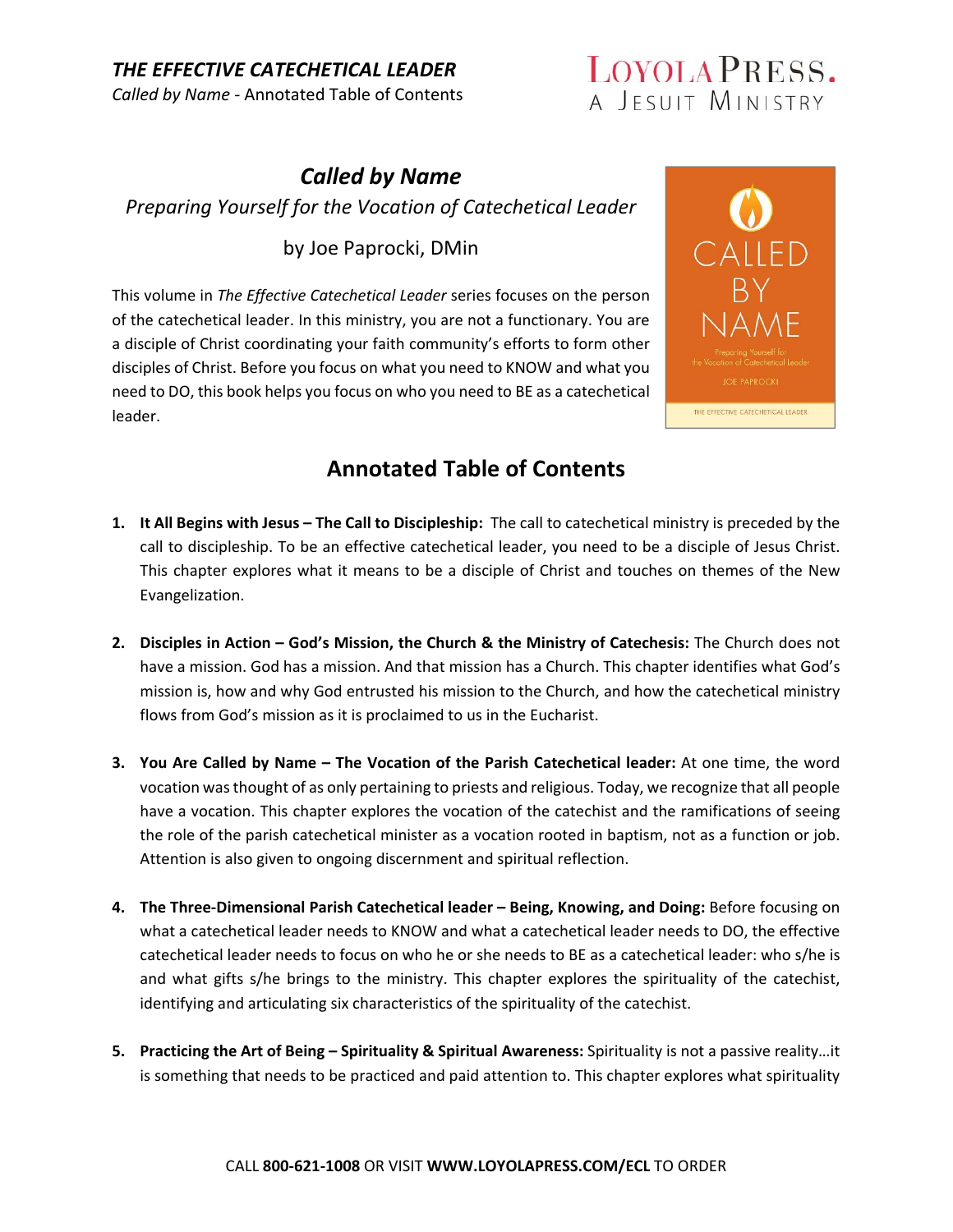

is and identifies tips for maintaining spiritual wellness in the Catholic Tradition with an emphasis on the centrality of the Eucharist.

- **6.** No Lone Rangers Need Apply Lay Ecclesial Ministry: Serving as a catechetical leader is not a solo endeavor. As lay ecclesial ministers, catechetical leaders have a unique relationship to the Church, the bishop, the diocese, and the pastor/parish life director. This chapter explores the reality and ramifications of lay ecclesial ministry.
- **7. Two Sides of the Same Coin A Covenant Relationship:** Parish catechetical leaders take on many responsibilities beyond organizing the RE program. These responsibilities can take the form of volunteer, part-time, or full-time positions. In each case, responsibilities must be spelled out. In addition, the Church owes it to catechetical leaders to form them and to provide a fair wage and other forms of support. This chapter explores the practical realities of employment in the Church, including the reality of working with a pastor with whom you do not see eye‐to‐eye.
- **8. From Surviving to Thriving Maintaining Personal and Professional Balance:** It is all too common for catechetical leaders, as well as other pastoral ministers, to become overwhelmed by the responsibilities of their role. This chapter explores basic "survival" tips for maintaining both personal and professional balance including spiritual direction/accompaniment and reflection on the *Imago Dei*.
- **9. Not "Me and God" but "We and God" Finding Support:** The catechetical leader is strengthened and nourished by a network of relationships. This chapter explores the many individuals, groups, and networks (including national networks) that a catechetical leader can and should participate in to find support, nourishment, and growth and to develop professionalism and expand one's vision and perspective.
- **10. How Would Jesus Approach My Role? Leading with Virtue & Humility:** While catechetical leaders can draw some strategies and wisdom from the business world, the reality is, ministry is a totally different creature. This chapter explores principles for effective leadership in a ministerial setting.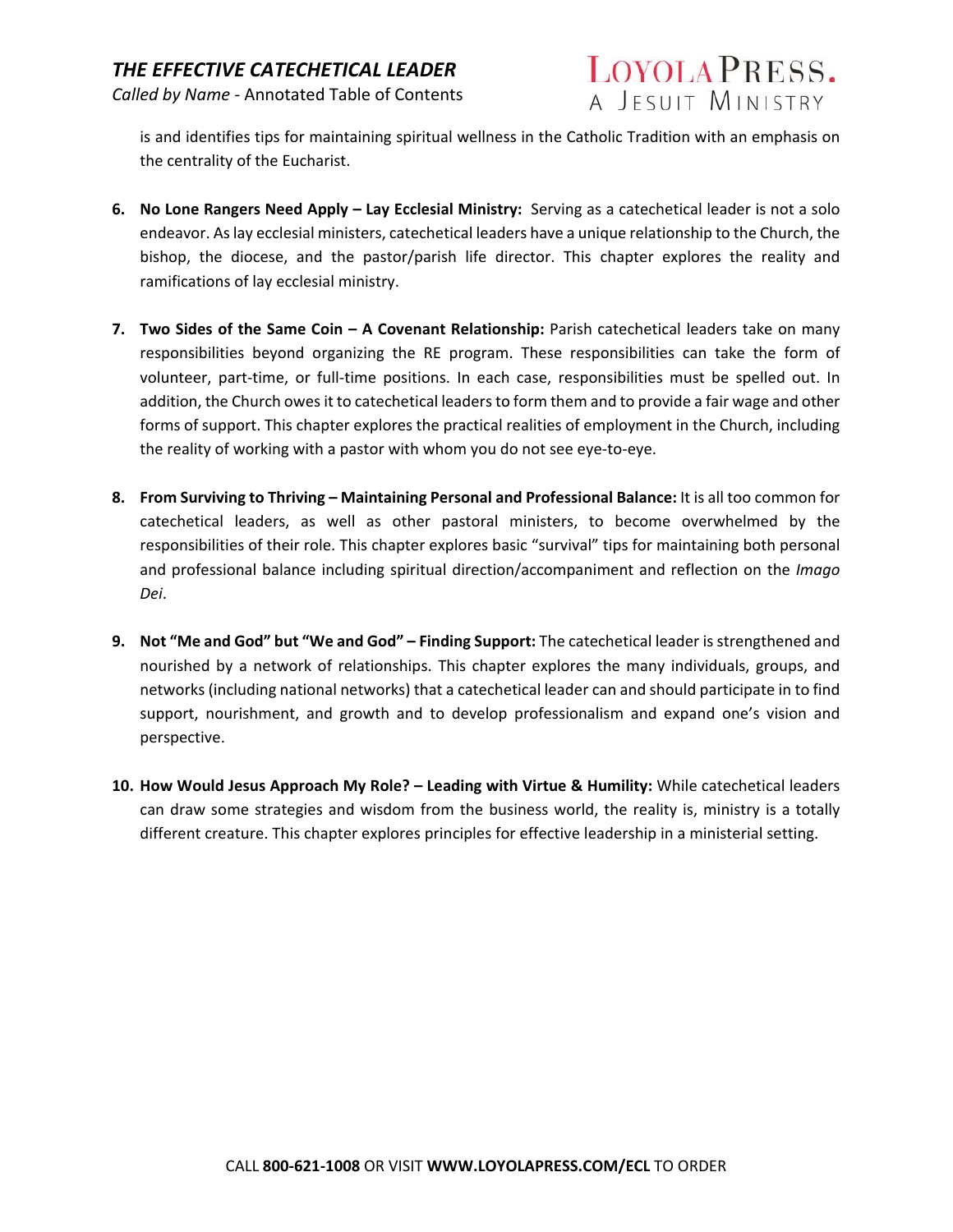

## *Developing Disciples of Christ Understanding the Critical Relationship between Catechesis and Evangelization*

#### by Julianne Stanz

This volume in The Effective Catechetical Leader series focuses on *Evangelization and Catechesis*. In *Catechesi Tradendae*, St. Pope John Paul II reminded us that catechesis is a moment  $-$  "a very remarkable one  $-$  in the whole process of evangelization." (18) In other words, evangelization and catechesis go hand in hand and cannot be separated. This book explores an understanding of evangelization, the "New Evangelization," and the place of catechesis within the Church's mission to evangelize.



between Catechesis and Evangelization

THE EFFECTIVE CATECHETICAL LEADER

- **1. What, On Earth, Are We Doing? The Church Exists to Evangelize:** Pope Paul VI made it very clear, in his encyclical *Evangelii Nuntiandi*, that the Church "exists to evangelize." This chapter explores the Church's mission to evangelize the world and identifies a Catholic understanding of Evangelization that is grounded in Scripture and Tradition. A brief historical overview of the waves of evangelization traces the protagonists of the new evangelization and explores their relationship to ministers today.
- *2.* **New Times Call for New Ways– The New Evangelization:** In recent times, the Church has awakened to the fact that many people in countries previously "evangelized" have not themselves been evangelized. St. Pope John Paul II famously called for a "New Evangelization." This chapter describes the audiences of the new evangelization, the present situation and the challenges we face in the world today and how a New Evangelization – new in its method, ardor, and expressions – will address these challenges**.**
- **3. The Kerygma‐ The "Who" "What" and "Why"– What We Believe About Jesus and His Church:** The Good News or *kerygma* is the heart of the Gospel, leads to conversion, and draws people into relationship with Jesus Christ. The aim of catechesis is to promote intimacy with Jesus Christ and his Church and it is in the *kerygma* that the disciple is awakened to relationship with Jesus Christ. We proclaim a person, not a doctrine. This chapter outlines the *kerygma* and its application to the evangelization and catechetical process.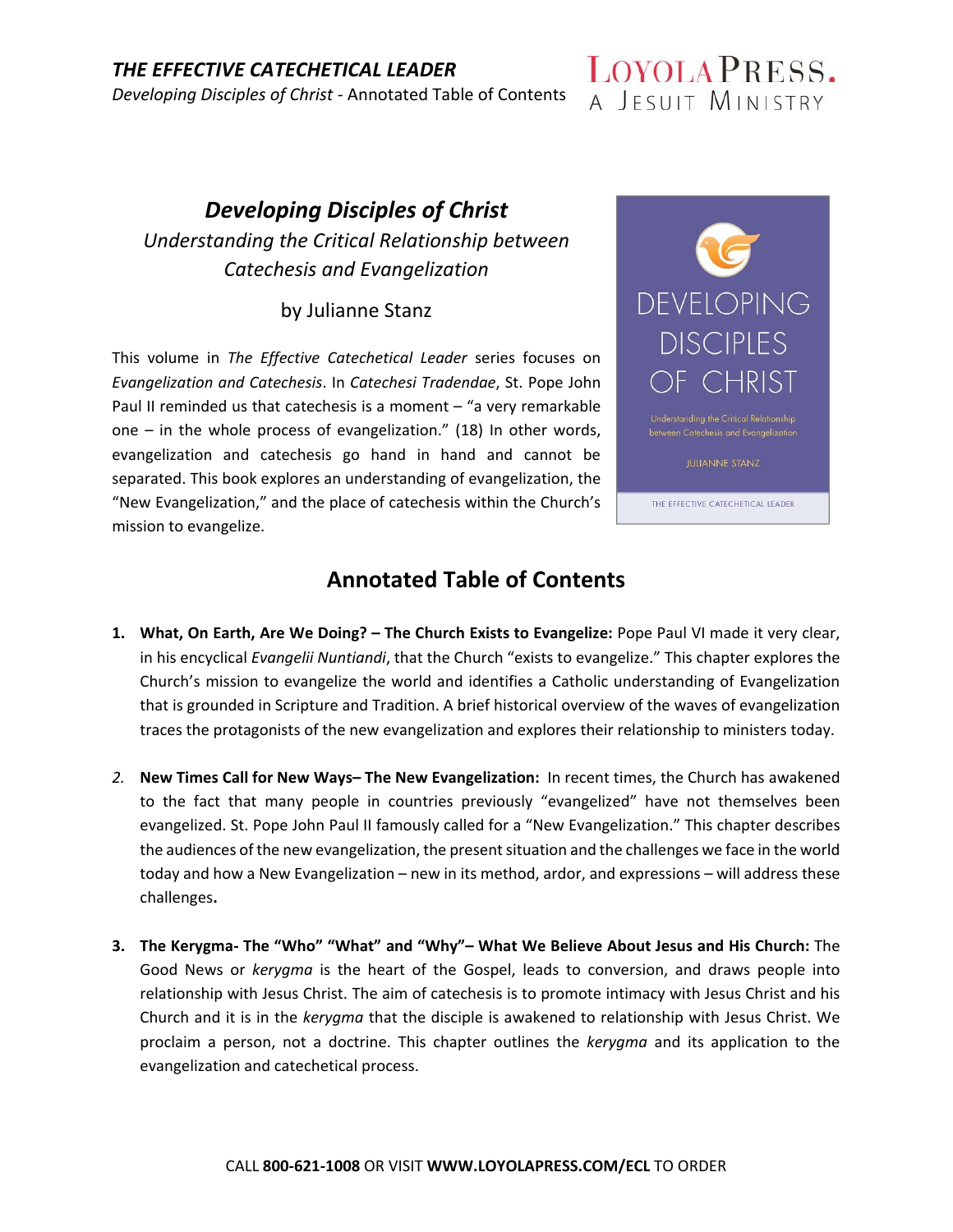

- **4. No More Sitting Around and Waiting Evangelization, Discipleship and Mission:** The buzzword in the Church today is "intentionality." The goal of evangelization is to create intentional disciples of Jesus Christ who go out and share their faith with others. This chapter explores what it means to live as a disciple of Christ and identifies some of the ways that evangelization and catechesis work together to form such intentional disciples.
- **5. Enter Catechesis Catechesis as a Moment in Evangelization:** Catechesis is too often understood as the transmission of information when, in reality, it is an apprenticeship into a way of life within the context of a relationship with Jesus Christ. This chapter provides a basic understanding of catechesis as all the ways that the Church forms disciples of Christ and continues to nurture them along the journey of faith.
- **6. The "How" of Catechesis Divine Pedagogy, Human Methodology, and the Six Tasks of Catechesis:**  When it comes to catechesis, content and methodology cannot be separated. While the content of our faith must be presented faithfully, it is also imperative that it is presented effectively to engage those receiving it. This chapter explores how God himself revealed his Truth to the world (divine pedagogy) and explores the six tasks of catechesis.
- **7. How Catechesis Should "Feel" and "Flow" Catechesis and the Catechumenate:** Effective catechesis is characterized by a "feel and  $flow'' - a$  rhythm that takes its cues more from the liturgy and the catechumenate than from the world of academia. The relationship in catechesis is not so much teacher‐student as much as it is mentor‐apprentice. This chapter explores how the catechumenate serves to inspire all catechesis which is to draw from the language of mystery celebrated in the sacraments.
- **8. Put on Your Own Oxygen Mask First The Primacy of Adult Catechesis:** Too often, catechesis is thought of as something directed primarily toward children when, in reality, the *General Directory for Catechesis* and other Church documents state clearly that adult catechesis is to be the central form of catechesis toward which all other catechesis is oriented. This chapter explores the primacy of adult catechesis, principles, and methodologies for adult faith formation.
- 9. **Go Set the World on Fire Catechesis as Seen Through an Evangelizing Lens:** St. Ignatius of Loyola urged his followers to, "Go set the world on fire!" Too often, our approach to faith formation lacks the fire or energy that it deserves. This chapter identifies opportunities for the catechetical leader to ensure that every aspect of the faith formation program communicates a sense of passion, energy, inspiration, and mission.
- **10. Your Catechetical Bookshelf Church Documents on Evangelization and Catechesis:** As catechetical ministers, we are backed by authority – the authority of the Church. Our Tradition provides us with numerous documents that guide and enlighten our catechetical efforts. This chapter acts as an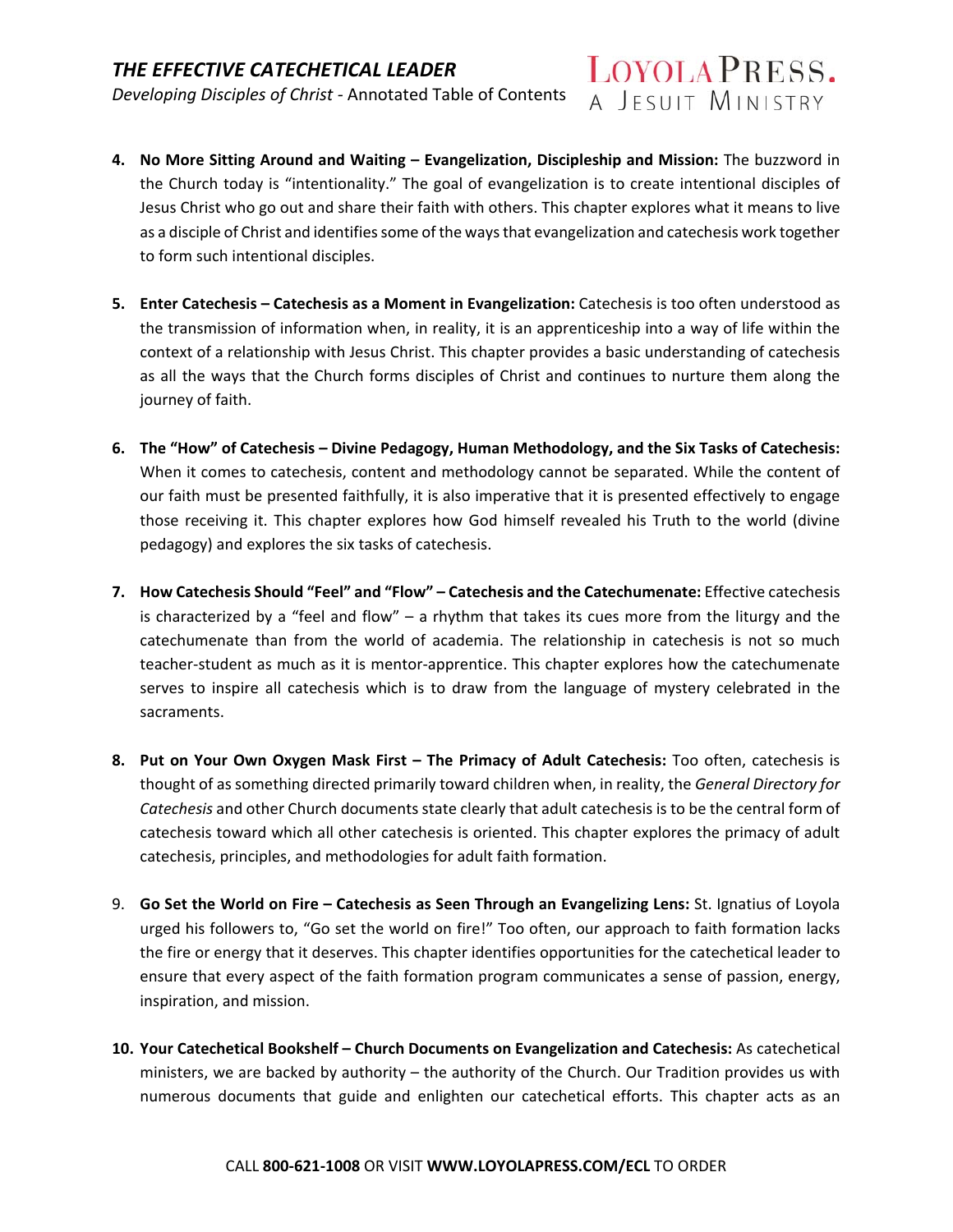*Developing Disciples of Christ ‐* Annotated Table of Contents



annotated bibliography of Church documents on evangelization and catechesis that every catechetical leader should be aware of.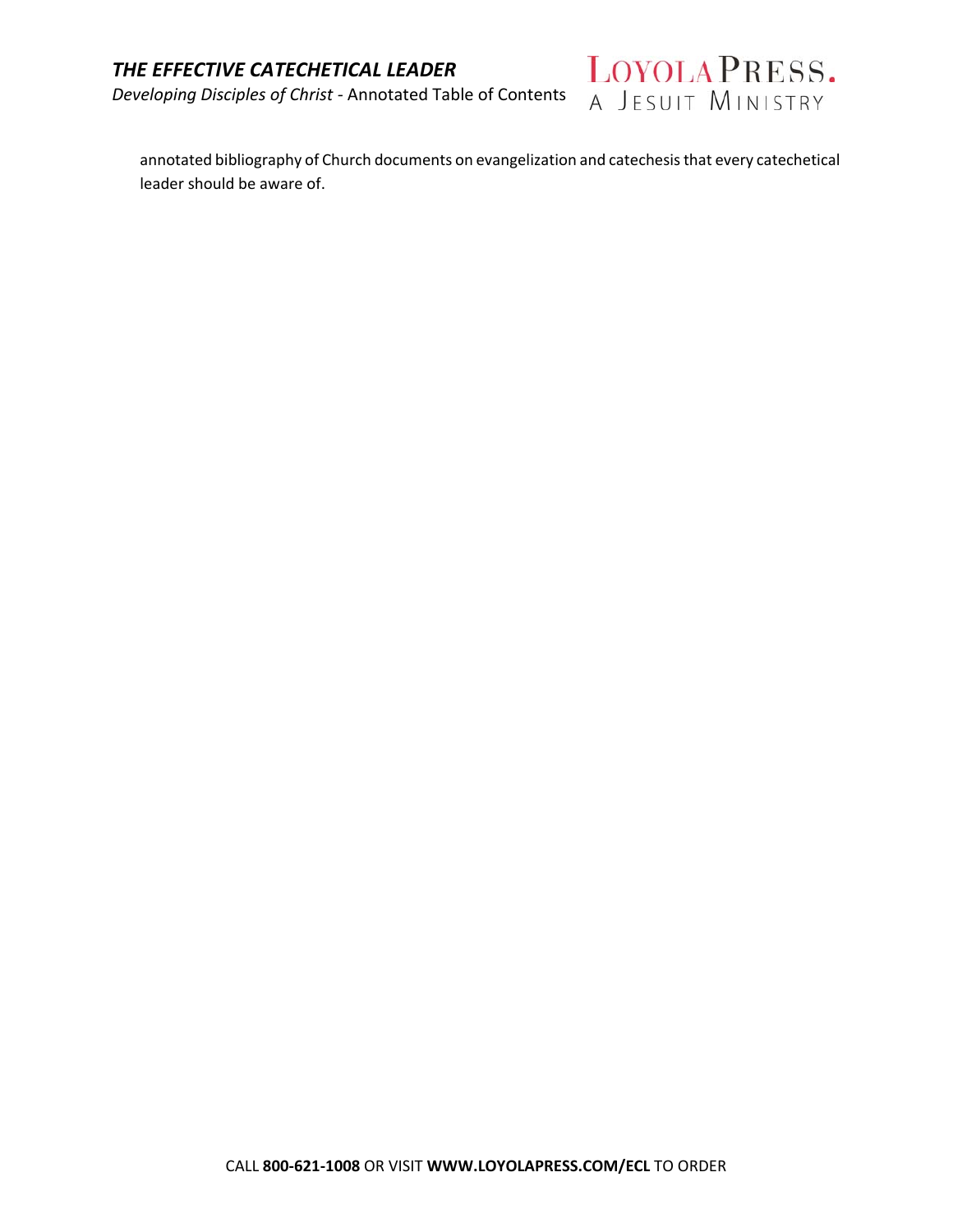*THE EFFECTIVE CATECHETICAL LEADER Catechetical Leadership ‐* Annotated Table of Contents

## LOYOLA PRESS. A JESUIT MINISTRY

*Catechetical Leadership What It Should Look Like, How It Should Work, and Whom It Should Serve* 

by Adrián Alberto Herrera

This volume in *The Effective Catechetical Leader* series focuses on the skills and competencies needed for pastoral leadership. The ministry of catechesis is critical to the mission of the Church. To that end, it requires leadership that can organize and animate the catechetical enterprise. The *National Directory for Catechesis* reminds us that "The single most critical factor in an effective parish catechetical program is the leadership of a professionally trained parish catechetical leader." (54) As a catechetical leader, you are called to exercise this heroic leadership.



- **1.** Put Away the Pedestal What Leadership in Ministry Looks Like: Leadership is too often thought of as a position of power over others. Jesus, however, gives us a very different model of leadership by showing us that leadership is about service. For Catholics, leadership is Eucharistic: it flows from a sense of gratitude and takes the form of self‐giving. This chapter focuses on the concept of "servant leadership" and how leadership in ministry differs from leadership models in the business world.
- **2. Where Are You Taking Us? Leadership and Articulating a Vision:** Catechetical leadership serves the mission of the Church, meaning that it is imperative for the catechetical leader to embrace and articulate the Church's mission: to evangelize and transform the world to better reflect the Reign of God. This chapter identifies how an effective leader creates a sense of urgency and "paints a picture" (articulates a vision) of what the future can and should look like if everyone works together toward the same end.
- **3. Avoiding the Superhero Approach Leadership, Collaboration, and Delegation:** Effective leadership is not a "one-person show." Churches and pastoral ministers too often suffer from a "silo mentality." The effective catechetical leader needs to rely on the intelligence and resourcefulness of others. This chapter identifies skills for collaborative ministry and delegation of authority and responsibility.
- **4. Got What It Takes Leaderships and Core Competencies:** It's not hard to think of great leaders and to identify the qualities and skills that they possess in common. Catechetical leaders possess specific qualities and skills that enable them to lead effectively. This chapter examines specific core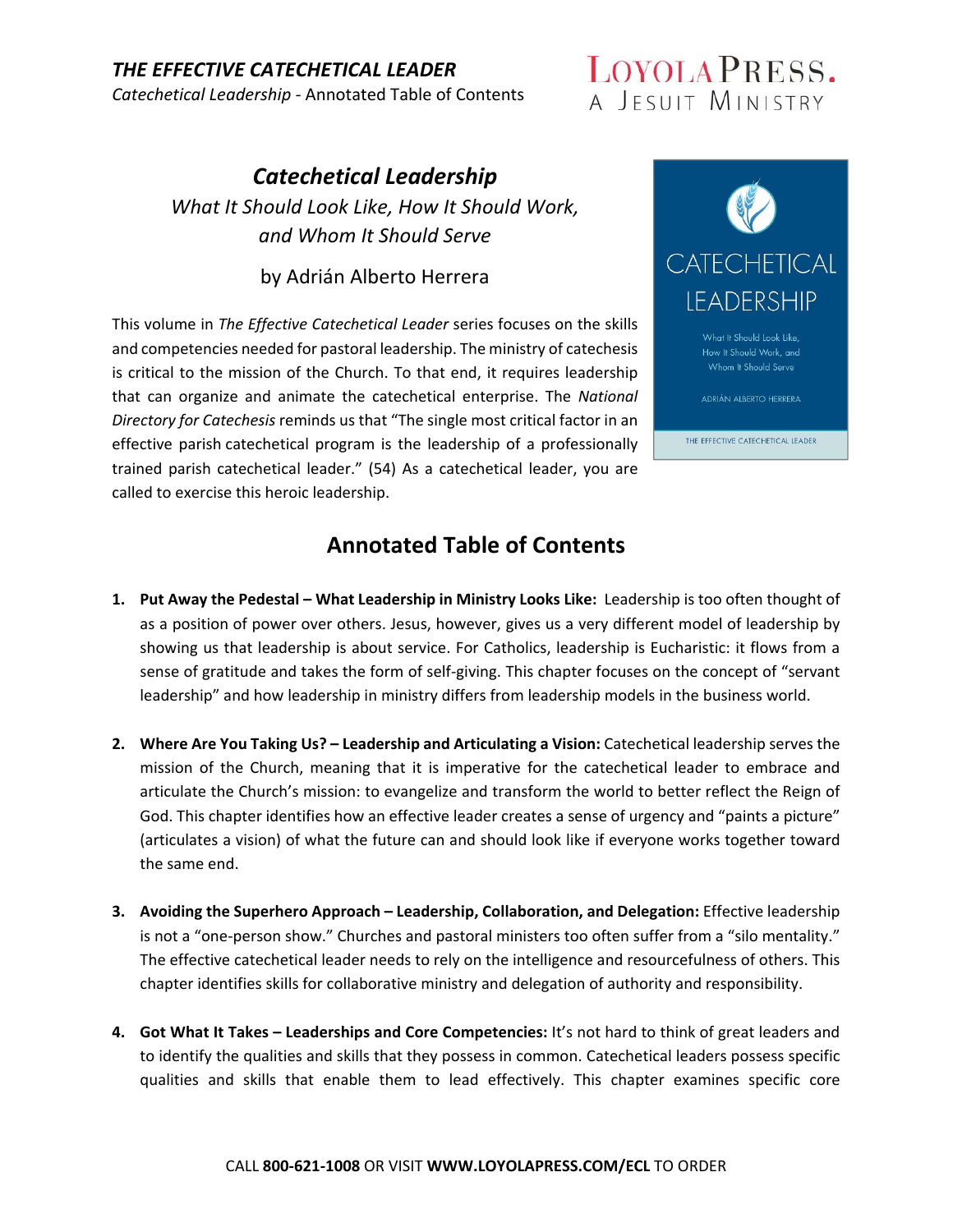

competencies – human, spiritual, intellectual, and pastoral – that are required of pastoral ministers in general and catechetical leaders in particular.

- **5. If It Takes a Village, Better Build One Leadership and Fostering** *Communio***:** Ultimately, ministry is about building relationships: with one another and with the Lord Jesus Christ. This chapter focuses on how the catechetical leader builds unity that respects and celebrates diversity and builds communion – an understanding of community that includes but goes far beyond fellowship.
- **6. Let No One Disregard You Leadership and Legitimate Authority:** Authority and power are not to be confused. While catechetical leaders are called to be servant leaders – not lording power over others – they are also called to lead with authority – to direct others. To be in authority is to be the one who guarantees the validity or authenticity of something written or spoken, thus making it possible to act accordingly. This chapter addresses abuse of power but primarily explores the skills for exercising legitimate authority in a ministerial setting so that people can respond to God's call to holiness.
- **7. Getting to Know the Terrain Leadership in a Changing Landscape:** Catechetical leadership does not take place in a vacuum. The world in which we do our ministry is highly complex and rapidly changing. The effective catechetical leader has his/her fingers on the pulse of the world and works to understand the factors that are at work in the lives of those he/she serves. This chapter explores the changing parish landscape, the state of the family, ethnic and cultural realities, and technological advances – all factors that affect how ministry is done and how leadership must adapt to be effective.
- **8. Make Up Your Mind Leadership and Decision Making:** There's a reason that leaders often have a sign on their desk or wall that says, "The buck stops here." Leaders are called upon to make decisions. We expect leaders to be decisive. This chapter explores skills for decision-making in the ministerial setting and differentiates decisiveness from autocracy on the one hand and collaborative decisionmaking from indecisiveness on the other.
- **9. Smoothing Out the Rough Spots Leadership and Conflict:**  It is an understatement to say that leadership is not easy! Catechetical leaders are called to make difficult decisions, some of which will necessarily lead to conflict. This chapter explores how to pastorally handle difficult situations and conflict to build community and advance the catechetical enterprise and the mission of the Church.
- **10. Unabashedly Catholic Leadership and Robust Catholic Identity:** Bishop Robert Barron warns of what he refers to as a tendency toward "beige Catholicism"  $-$  a bland version of Catholicism that waters down our Catholic identity to blend in with society. The effective catechetical leader embraces and articulates a robust (but not triumphal) Catholic identity. This chapter identifies principles of Catholic identity and highlights how a catechetical leader can utilize the power of sign and symbol to inspire and lead.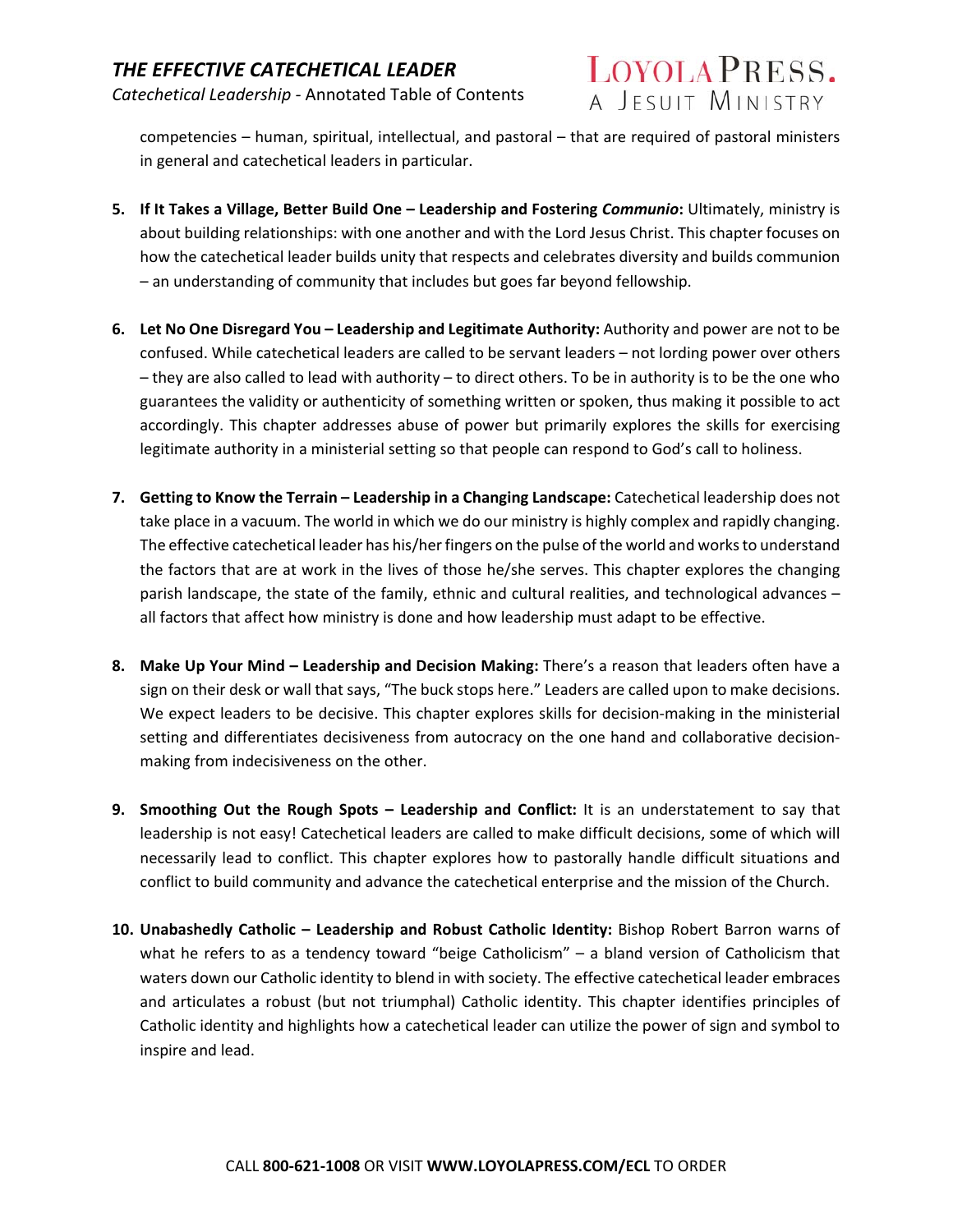### *THE EFFECTIVE CATECHETICAL LEADER*

*Cultivating Your Catechists ‐* Annotated Table of Contents

## LOYOLA PRESS. A JESUIT MINISTRY

# *Cultivating Your Catechists*

*How to Recruit, Encourage, and Retain Successful Catechists*

by Jayne Ragasa‐Mondoy

This volume in The Effective Catechetical Leader series focuses on *nurturing the vocation of the catechist*. The *General Directory for Catechesis* reminds us that, "No methodology, no matter how well tested, can dispense with the person of the catechist in every phase of the catechetical process." (156) As such, it is imperative that catechetical leaders do everything in their power to call quality candidates to the vocation of catechist, provide formation and training, and nurture their vocation at every step of the way.



- **1. More Than Volunteerism The Vocation of the Catechist:** To serve as a catechist is much more than volunteerism – it is a vocation. To be called to serve as a catechist is to accept a call to live as a disciple of Jesus and to formally teach others to do the same on a weekly basis. It is to surround families with a community of believers who understand and practice the faith. This chapter explores the responsibility of the catechetical leader to call people to the vocation of serving as a catechist.
- **2. The Right Stuff A Catechist's Role Description:** Not all who are good‐hearted and willing are called to serve as catechists. Those called to serve as catechists must have specific qualities and skills to be able to effectively engage in what must be presented as a noble and heroic task. This chapter identifies and fleshes out those qualities and skills that go into the role description of a catechist and how the catechist and catechetical leader relate to one another.
- 3. **Getting People to Say Yes Strategies for Recruiting Catechists:** Perhaps the most daunting task of the catechetical leader is the successful calling (recruitment) of quality candidates to serve as catechists. The catechetical leader finds great potential in recruiting catechists as part of the parish stewardship or pastoral plan. This chapter explores effective strategies for recruiting catechists, identifies potential pools of potential catechists, and identifies what motivates people to give of their time to participate in noble causes.
- **4. Laying the Foundation Formation and Training of Catechists:** Beginning catechists often approach the start of their ministry with great trepidation since most catechists are not professional teachers. Catechist training and formation is one of the most powerful ways that a catechetical leader can bring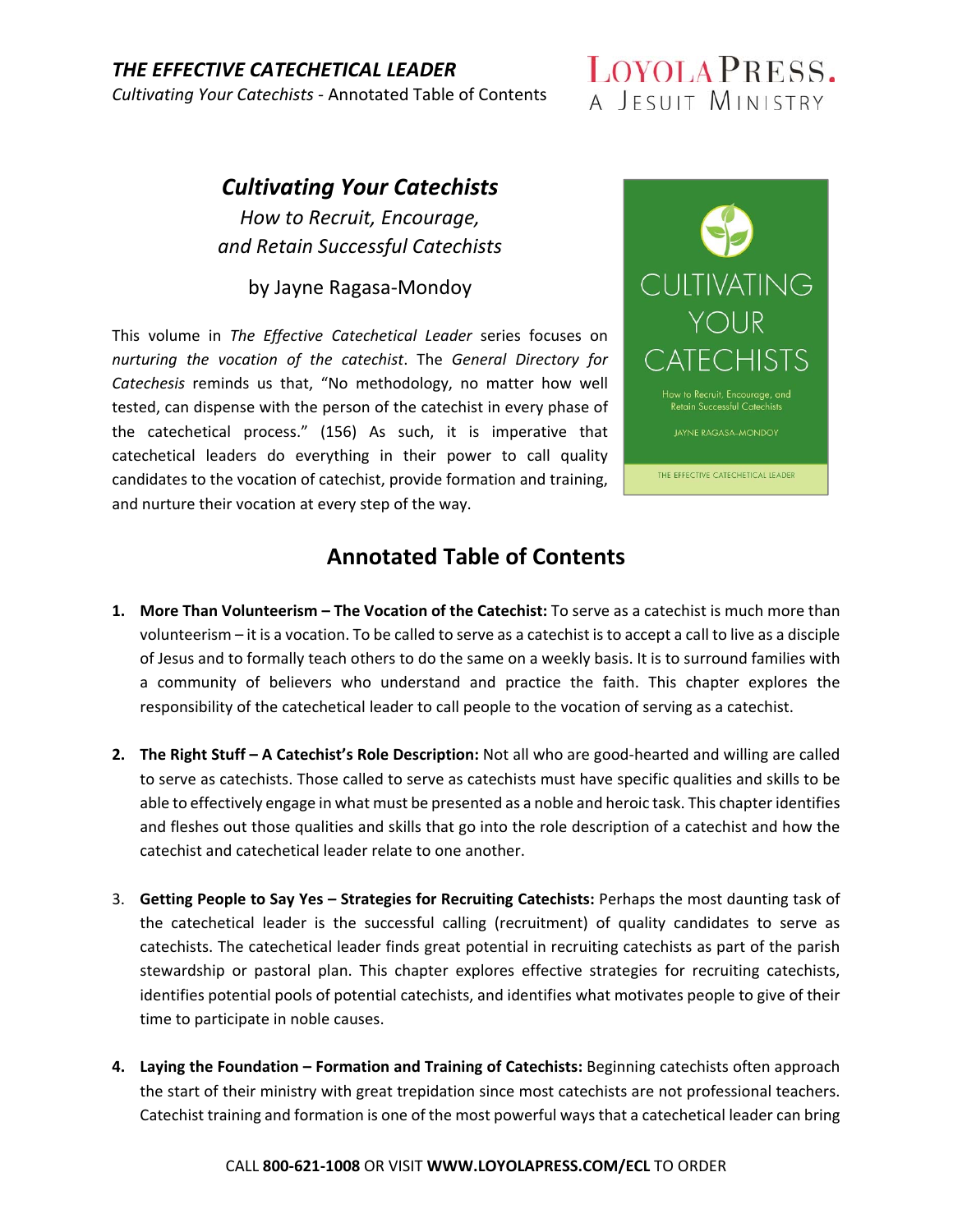

honor and nobility to the vocation of the catechist and prepare certain individuals to move into leadership roles themselves. This chapter identifies ways that the catechetical leader can form catechists with the confidence and skills they need to be effective.

- **5. Cultural Diversity Mining the Rich Cultures of Catechists:** Fostering vocations to the ministry of catechesis requires an awareness of the ethnic and cultural diversity of the community. This chapter identifies ways that the catechetical leader can celebrate the cultural diversity of its catechists, promote enculturation of the Gospel message, and foster vocations to the ministry of catechesis by drawing from the unique ethnic and cultural gifts of the community
- **6. Care and Feeding Ongoing Formation of Catechists:** The Church owes it to catechists to provide them with quality formation so that they can grow in their own relationship with the Lord, in knowledge of the Catholic faith, and in methodologies and techniques for effectively engaging participants in catechetical experiences that lead to not only the transmission of information but also the facilitation of an encounter with Christ that leads to transformation. This chapter focuses on how the catechetical leader provides ongoing formation for catechists that focuses on three dimensions: being, knowing, and doing.
- **7. Doing it "By the Book" Supervision, Evaluation, and Record Keeping:** The catechetical leader is called to follow procedures that enables his or her successor to build on the work he or she has done, especially in relation to the development of catechists. This chapter explores how the catechetical leader can employ effective strategies for supervising, evaluating, providing feedback, and keeping records of each catechist
- **8. It's Rarely Simple Handling Difficult Situations:** The supervision of human beings inevitably involves experiences of conflict**.** Catechetical leaders are not exempt from this reality. This chapter explores the various types of difficulties that a catechetical leader may encounter when working with catechists as well as strategies for managing conflict and troubleshooting difficult situations, including the removal of an ineffective catechist.
- **9. Retaining Catechists Support, Collaboration, Affirmation, and Public Recognition:**  Since most catechists are not paid for their ministry, it is up to the catechetical leader to provide alternative ways of affirming them for the work they do. This chapter identifies strategies for the catechetical leader to communicate support and affirmation for catechists as well as ways to raise up the role of the catechist through public recognition.
- **10. No One Is an Island Building and Nursing a Catechetical Community:** Catechists benefit from the recognition that they belong to a unique catechetical community in which they can find support, encouragement, and inspiration. This chapter identifies ways that the catechetical leader can build a catechetical community that nurtures the vocation of the catechist within a community of believers that understands itself as being a catechizing community.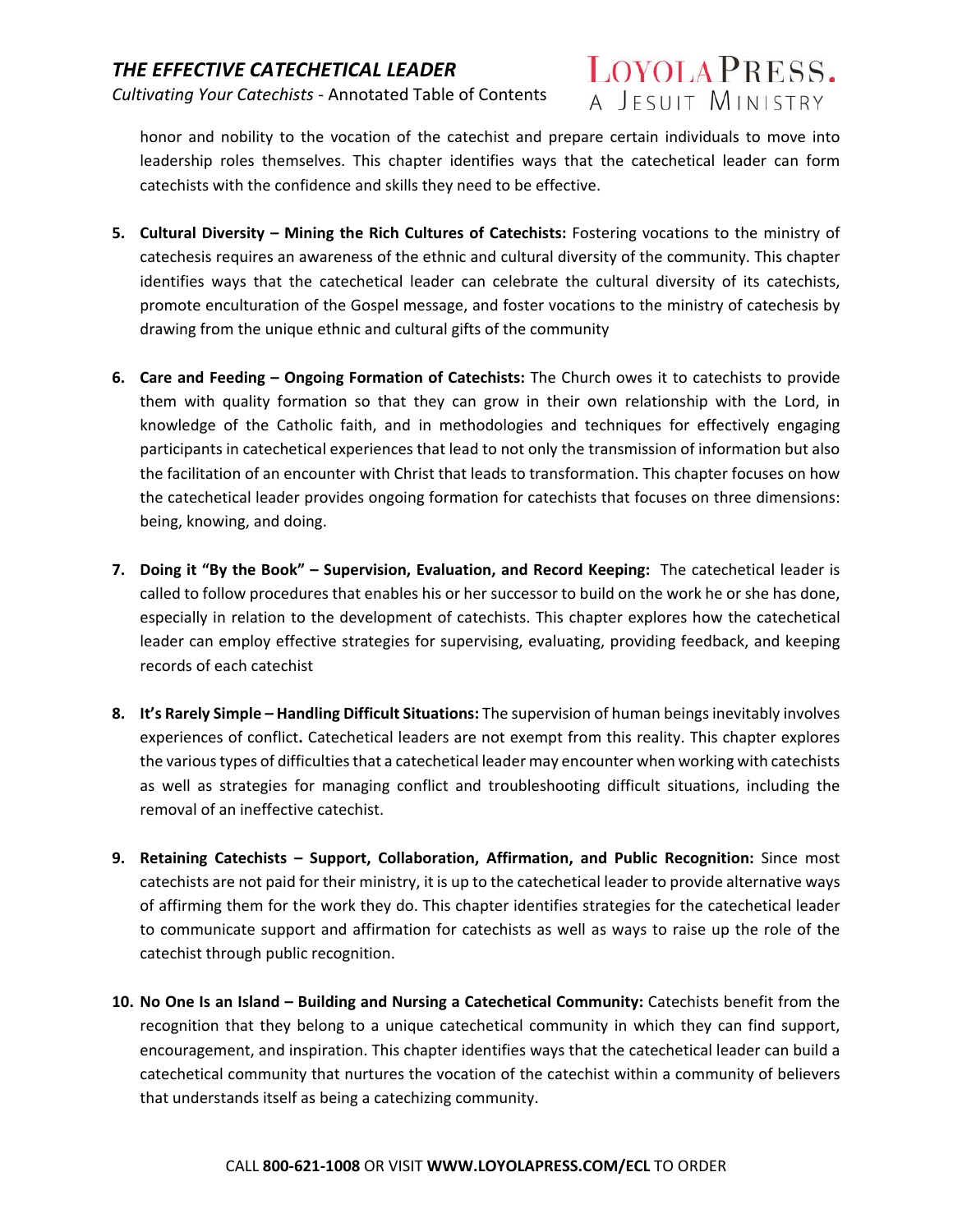#### *THE EFFECTIVE CATECHETICAL LEADER Excellence in Ministry ‐* Annotated Table of Contents

## LOYOLA PRESS. A JESUIT MINISTRY

## *Excellence in Ministry Best Practices for Successful Catechetical Leadership*

#### by Tom Quinlan

This volume in *The Effective Catechetical Leader* series focuses on *best practices for successful catechetical leadership*. Effective leadership always builds on the shoulders of those who have gone before while at the same time creating innovative approaches for an ever‐changing landscape and ministry. Catechetical leadership requires that an individual possess and develop skills and strategies for animating a faith community to grow in discipleship to Jesus Christ through comprehensive faith formation. This book shares time‐tested skills and strategies while also identifying and proposing new approaches for leadership in the emerging church.



- **1. Forming and Sharing the Vision:** Catechetical leadership involves so much more than just ordering textbooks and arranging class lists for the children's RE program. Faith formation is a lifelong endeavor for people of all ages and for families and is a multi-dimensional reality that is ultimately an apprenticeship into discipleship – a way of life that involves word, worship, service, and community. This chapter focuses on the need for developing a vision statement for faith formation and assembling a catechetical advisory board to assist in the development and implementation of that vision.
- **2. Planning and Evaluating Catechetical Ministries:** The catechetical leader develops plans to ensure that each component of the catechetical enterprise is given proper attention and preparation. Likewise, catechetical programs need to continually grow and change to meet the needs of all those we serve. This chapter walks the catechetical leader through the catechetical year and maps out a general timeline that catechetical leaders can adapt to their own unique, local circumstances while also exploring strategies for conducting evaluation of the catechetical program.
- **3. Fitting within Church Structures:**  Each parish and its catechetical program are unique. The catechetical leader needs to become familiar with the catechetical model being employed in the parish to best lead it. This chapter focuses on various catechetical models as well as how the leader and the program are affected by/interact with diocesan structures and guidelines, canon law, local, regional, and national catechetical organizations, co-workers, pastors, parish pastoral councils, and other volunteers.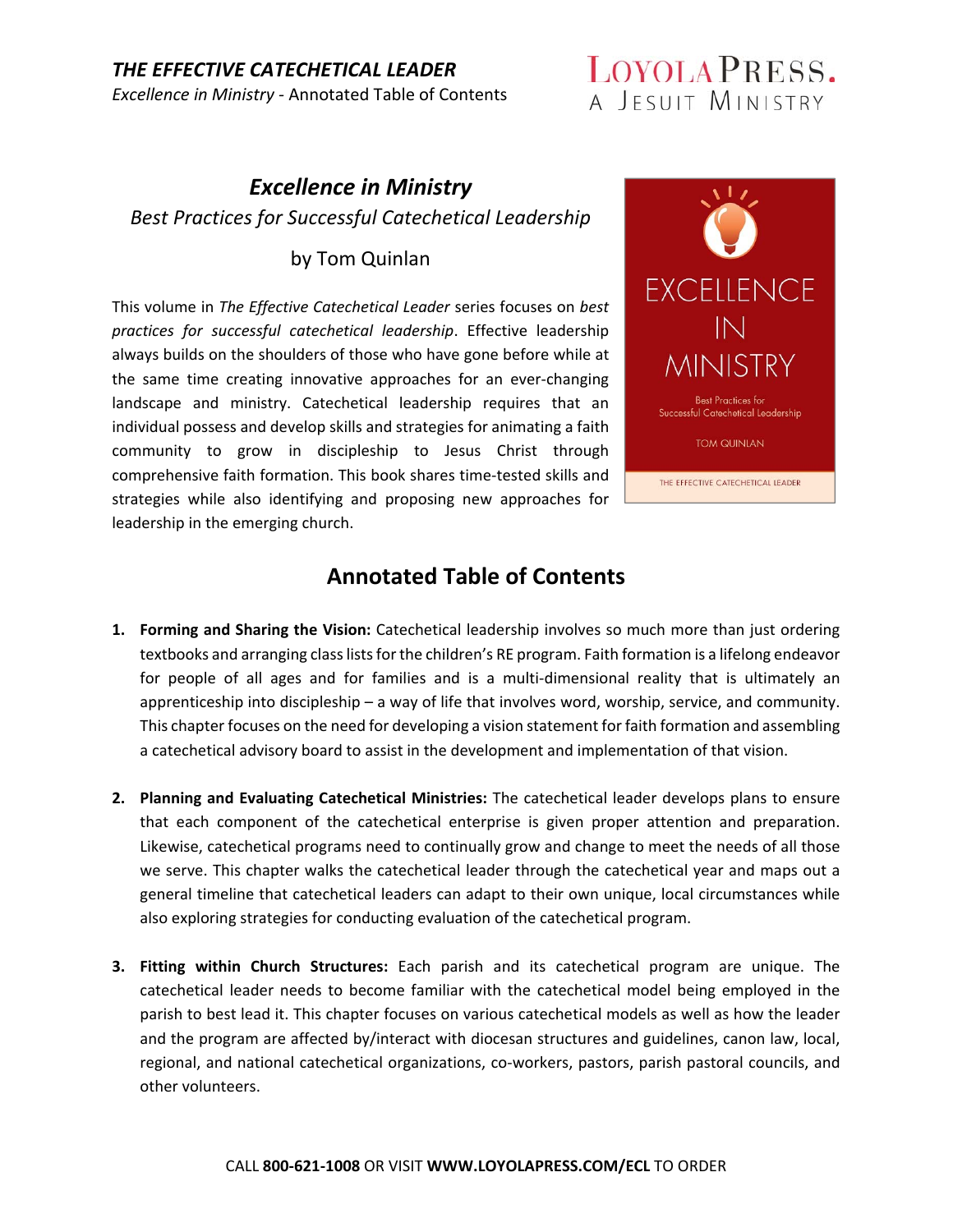- LOYOLA PRESS. A JESUIT MINISTRY
- **4. Catechetical Resources and Models:** Selecting textbooks, video resources, Web resources, and other resources requires a great deal of thought and a clear vision of what resources will best serve the parish's catechetical mission. This chapter discusses the criteria involved in selecting catechetical textbooks and other resources. Attention is also given to the Bishops' process for conformity with the *Catechism* and diocesan curriculum guidelines.
- **5. Operational Aspects Out Front and Behind the Scenes:**  Catechetical leadership involves administrative skills such as record keeping, budgeting, fundraising, progress reports, registration, medical procedures, emergencies, transfers, sports, attendance, personnel records, charter for protection audit, ordering supplies and materials, and so on. This chapter identifies best practices for the administrative aspects of catechetical leadership.
- **6. Marketing and Catechetical Ministry:** Catechetical leadership involves communication with a variety of target audiences including participants, catechists, parents and families, parish staff and parish pastoral council, the parish at large, the community, the diocese, and more. This chapter explores strategies for effective communication with the above including best practices for producing a handbook, doing PR, utilizing social media and technology, choosing terminology, and more.
- **7. Pastoral Approaches to Gathering and Engaging God's People:** Catechetical leaders do much more than gather people to transmit information but are called to provide them with an encounter with Christ. This chapter explores ways to further the catechetical mission of the parish in and through pastoral attentiveness with a special emphasis on best pastoral practices for parent meetings, catechist meetings, doing worshipful work, offering hospitality, being more welcoming, preparing an agenda, and group leadership skills.
- **8. Catechesis and Liturgy Belong Together:** The most effective catechesis takes place within a climate of prayer and the most effective catechetical leaders have a sense of liturgy and worship that infuses the catechetical enterprise with life and spirit. This chapter explores the relationship between catechesis and liturgy, introduces the concept of mystagogy, and identifies best practices for ensuring quality liturgical experiences within the catechetical setting.
- **9. Parents and Evangelization:**  The formation of catechists and parents is one of the primary responsibilities of the catechetical leader. Today, more than ever, this formation needs to be evangelizing. This chapter names both the content and means for inviting catechists and parents into an experience of conversion and intentional discipleship.
- **10. Mentoring the Next Generation of Leaders:** The effective catechetical leader is always looking to the future and investing heavily in developing the next generation of catechetical leaders. This chapter looks at best practices for mentoring and apprenticeship in the catechetical ministry.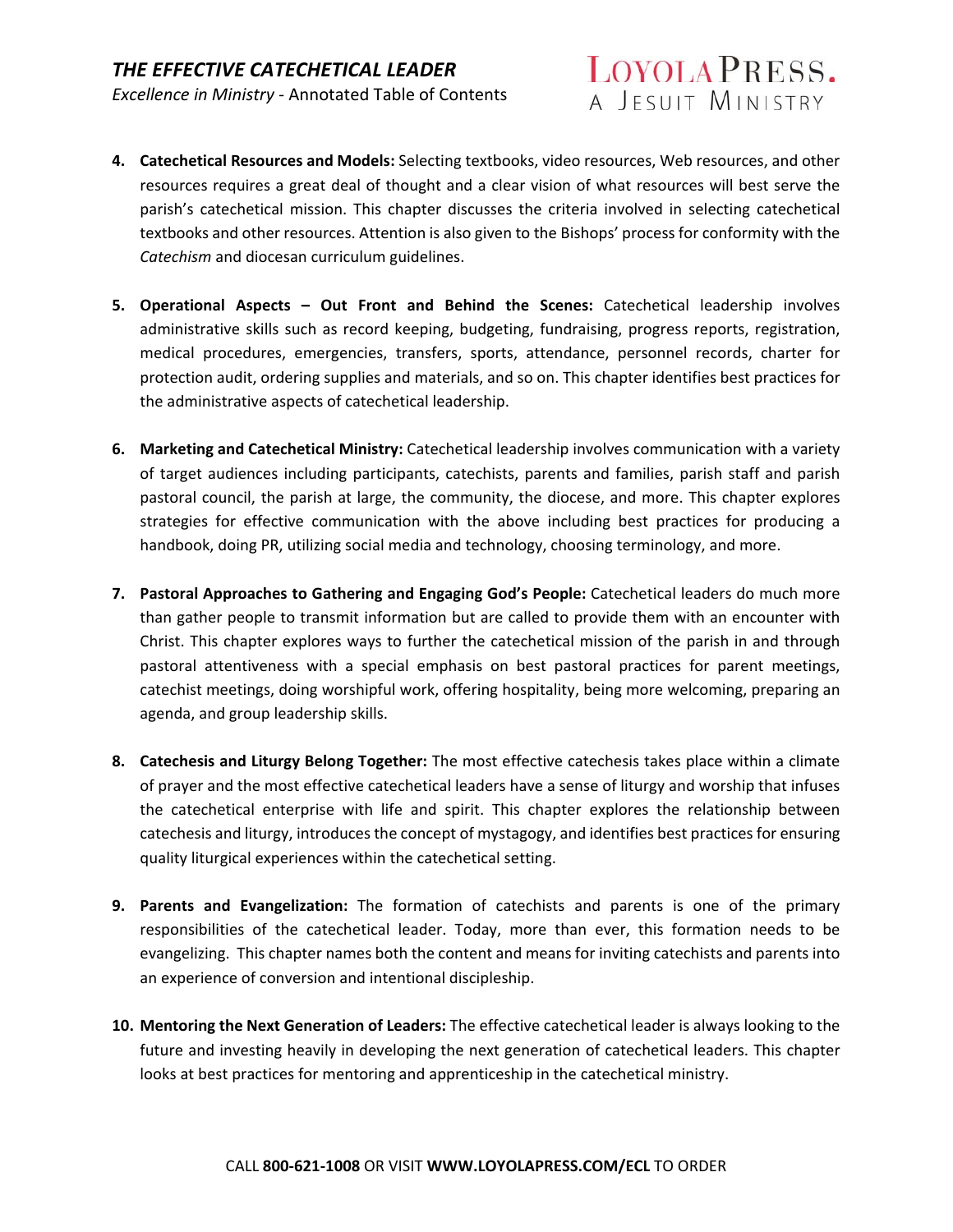#### *THE EFFECTIVE CATECHETICAL LEADER All God's People ‐* Annotated Table of Contents

LOYOLA PRESS. A JESUIT MINISTRY

## *All God's People Effective Catechesis in a Diverse Church*

#### by Donna Toliver Grimes

This volume in *The Effective Catechetical Leader* series focuses on *those to be catechized*. Disciples of Christ come in all shapes, sizes, ages, and colors. They come from different backgrounds and with different needs, gifts, challenges, and opportunities. As a result, catechesis cannot take the form of one‐size‐fits‐all. The effective catechetical leader recognizes the richness of the various unique peoples to be catechized and crafts catechetical approaches to effectively proclaim the Gospel to each group. This book examines the many varieties of peoples to be catechized along with strategies for effectively engaging them in life‐giving faith formation.



- **1. Rights and Responsibilities in Catechesis:** Catechesis is not a luxury. According to Canon Law (217), each of the baptized faithful in the Church has a right to catechesis, an obligation to participate in catechesis (229) and the Church has a responsibility ("grave duty" ‐ 773) to provide catechesis to all the faithful. This chapter explores the canonical rights and responsibilities connected with the Church's catechetical mission in order to equip the catechetical leader with the knowledge and skills needed to effectively engage the widest possible population in catechetical formation.
- **2. Good Bye "Catholic Bubble"– Diversity, Mobility and Various –isms in Today's Culture**: In a bygone era, many Catholics lived in insular Catholic communities where individuals who were formed in the Catholic faith by the family and the community needed only to receive "instruction" on the catechism to complete their formation. Today, this "bubble" no longer exists. This chapter explores how diversity, mobility, pluralism, multiculturalism, secularism, relativism, and materialism (as well as globalization and technology) have radically changed the way people live and are formed and how the Church must respond.
- **3. The Word Became Flesh Catechesis and Enculturation:** Since the coming of the Holy Spirit on Pentecost, the Church has found ways to proclaim the Word of God to all nations in their own "tongue" which means much more than a spoken language. This chapter explores the reality and practical application of enculturation and how the effective catechetical leader discerns ways to speak (and bring God's justice and mercy) to the variety of cultures in the parish community.